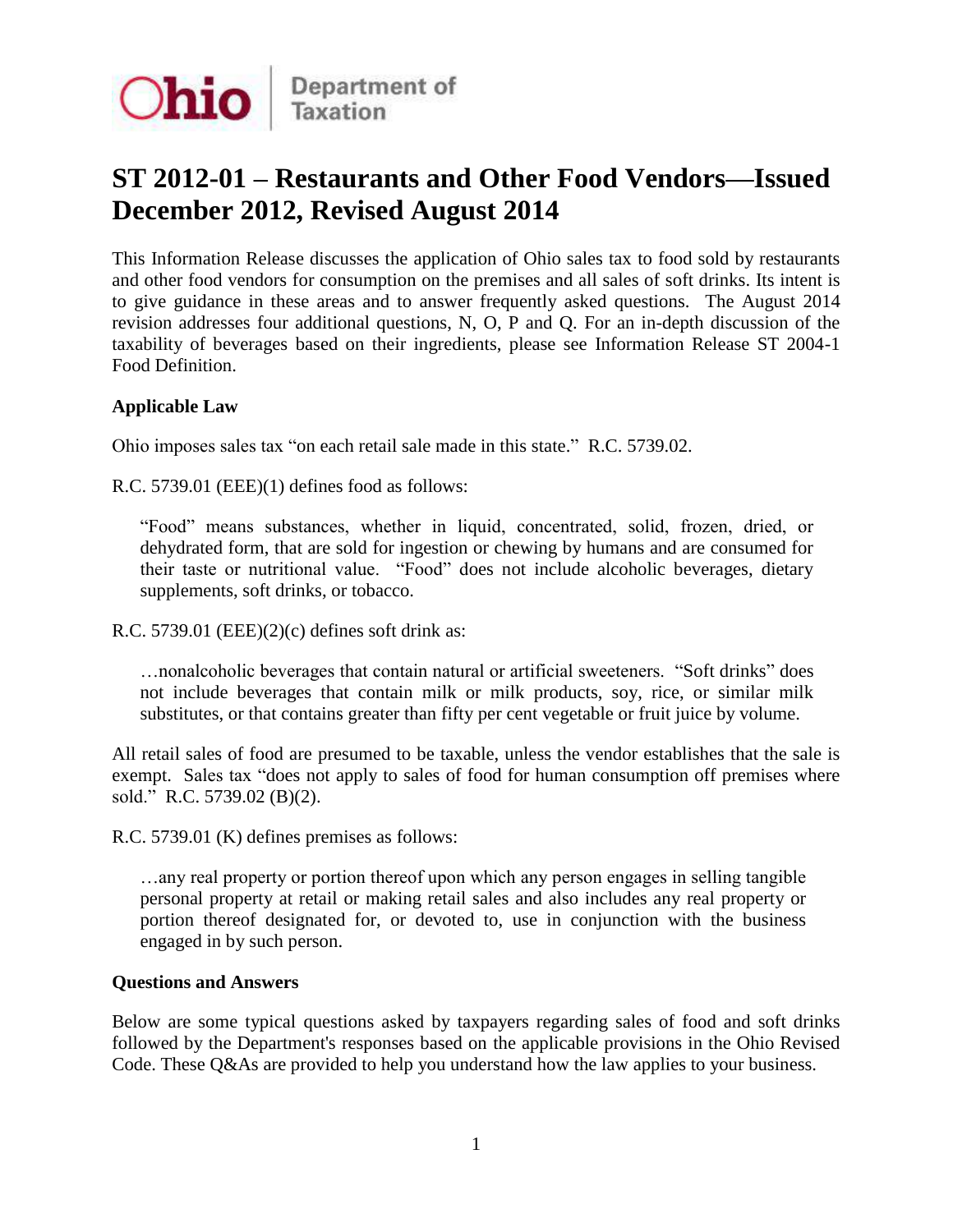## **A) What sales of food and other items are taxable?**

Answer: **All** food sold for consumption on the premises of your restaurant is taxable. Food sold to be consumed off the premises is not taxable. All other sales (i.e., soft drinks, toys, memorabilia, etc.) are always taxable.

#### **B) Does the food have to constitute a meal to be considered taxable?**

Answer: No. Cookies, pastries, baked goods, ice cream and frozen yogurt are food and are taxable if consumed on the premises.

#### **C) What if my business operates as part of a food court?**

Answer: The common seating area is considered "on premises" and taxability applies.

#### **D) What if my business operates as a food truck?**

Answer: If you provide a seating area for your customers, "on premises" taxability applies.

#### **E) How do I determine if my customer's food purchase is taxable?**

 Answer: The best way to determine the taxability of a food purchase is to ask your customer if their purchase is "for here" or "to go."

## **F) When are soft drinks taxable?**

Answer: The retail sale of soft drinks is always taxable, whether they are consumed on or off the premises.

#### **G) What other beverages are considered a soft drink for sales tax purposes?**

 Answer: All beverages that are sweetened naturally or artificially and do not contain fifty percent (50%) or more pure fruit juice are soft drinks unless they contain dairy products and/or dairy substitutes (i.e., milk, cream, whey, soy milk, almond milk, etc.).

#### **H) If my restaurant only has two (2) tables with chairs, am I required to ask my customers if their purchase is "for here" or "to go?"**

Answer: Yes. The taxability of food is determined by whether or not the customer chooses to consume the food on the premises or take it with them off the premises. The only way to determine the customer's intent is to ask the customer "for here" or "to go."

## **I) If my restaurant is located in a food court and seating is provided by the mall for my customers to sit down and eat, is that considered premises even though I don't own the tables, chairs and/or booths?**

Answer: Yes.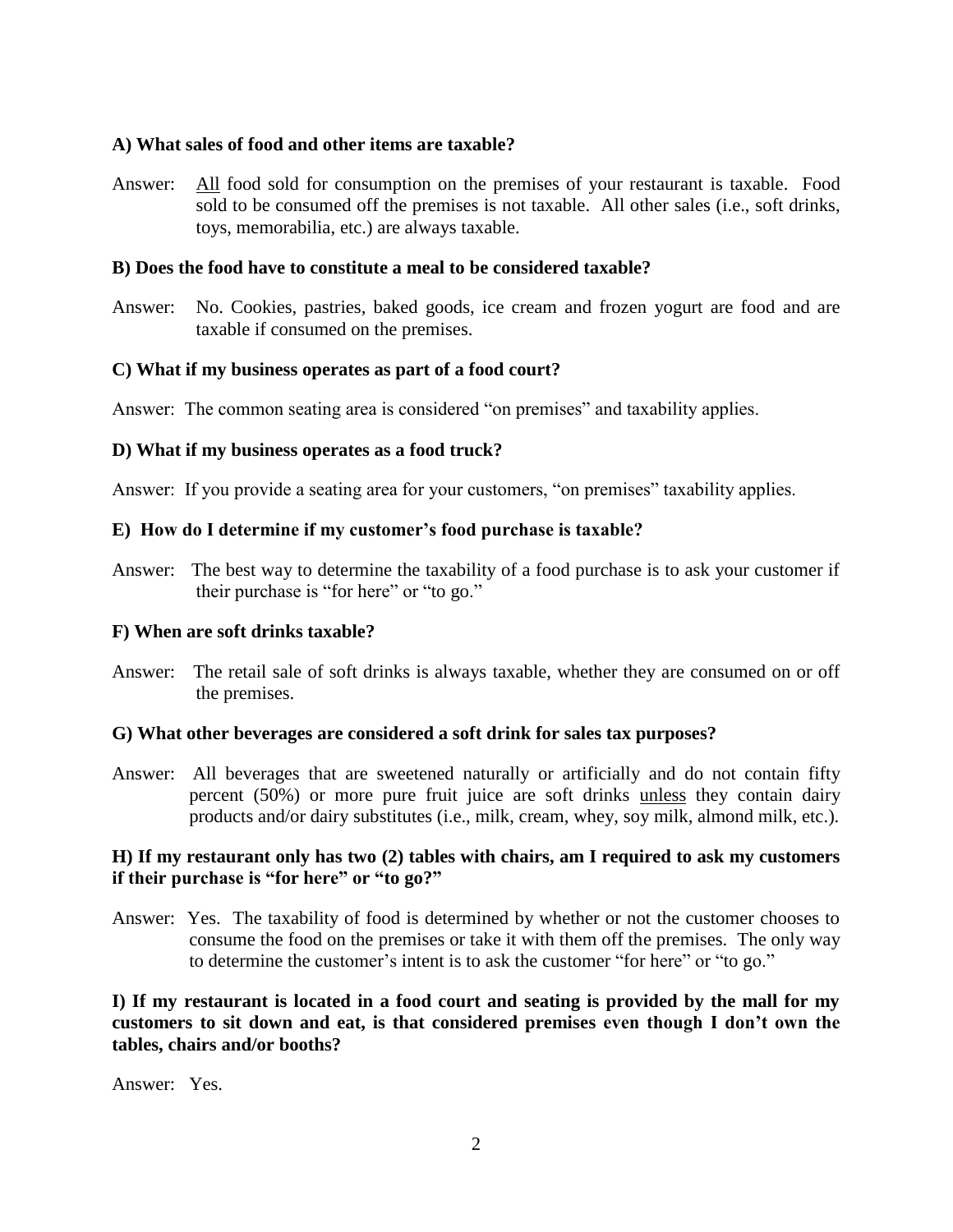**J) If my restaurant is located in a food court with its own designated seating, but there is also seating outside of the restaurant provided by the mall for customers to sit down and eat, is the seating provided by the mall also considered premises for my restaurant?** 

Answer: Yes.

## **K) Is the parking lot considered premises if I own or lease the building and the surrounding real estate?**

Answer: Yes.

## **L) If I fail to collect the proper amount of sales tax from my customers am I responsible for the deficiency?**

 Answer: Yes. If you fail to properly collect sales tax from your customers and/or fail to remit the proper sales tax to the State of Ohio, your business is liable for the sales tax deficiency. Further, owners, officers and other responsible parties of the business are personally liable for the failure to collect and remit the proper sales tax.

# **M) Is there a way that I can voluntarily come forward and pay additional sales tax owed?**

 Answer: Yes, through the Department's voluntary disclosure program. The Department's voluntary disclosure program allows taxpayers with unpaid sales tax liability to voluntarily come forward and pay the tax due. In exchange for voluntarily coming forward, the Department agrees to waive civil and criminal penalties and limits the look back to 36 months, except for tax collected, but not remitted. All sales tax collected from customers, but not remitted, must be paid. For more information regarding voluntary disclosure please visit the Department's website at: http://www.tax.ohio.gov/other/voluntary\_disclosure.aspx.

# **N)** If a customer states that his or her order is "to go" but sits at a table and eats it on**premises, am I required to approach the customer and collect sales tax?**

Answer: No.

## **O) Am I required to ask the customer at a drive-through window if the order is ―for here‖** or "to go"?

 Answer: No. However, your recordkeeping system must clearly separate the drive-through sales from other sales.

# **P) Why can't a QSR charge sales tax on everything it sells?**

 Answer: Ohio is unique in that the Ohio Constitution article XII, Section 3 prohibits the state from imposing sales tax on sales of food for consumption off the premises. This law can only be changed through voter passage of a state-wide referendum.